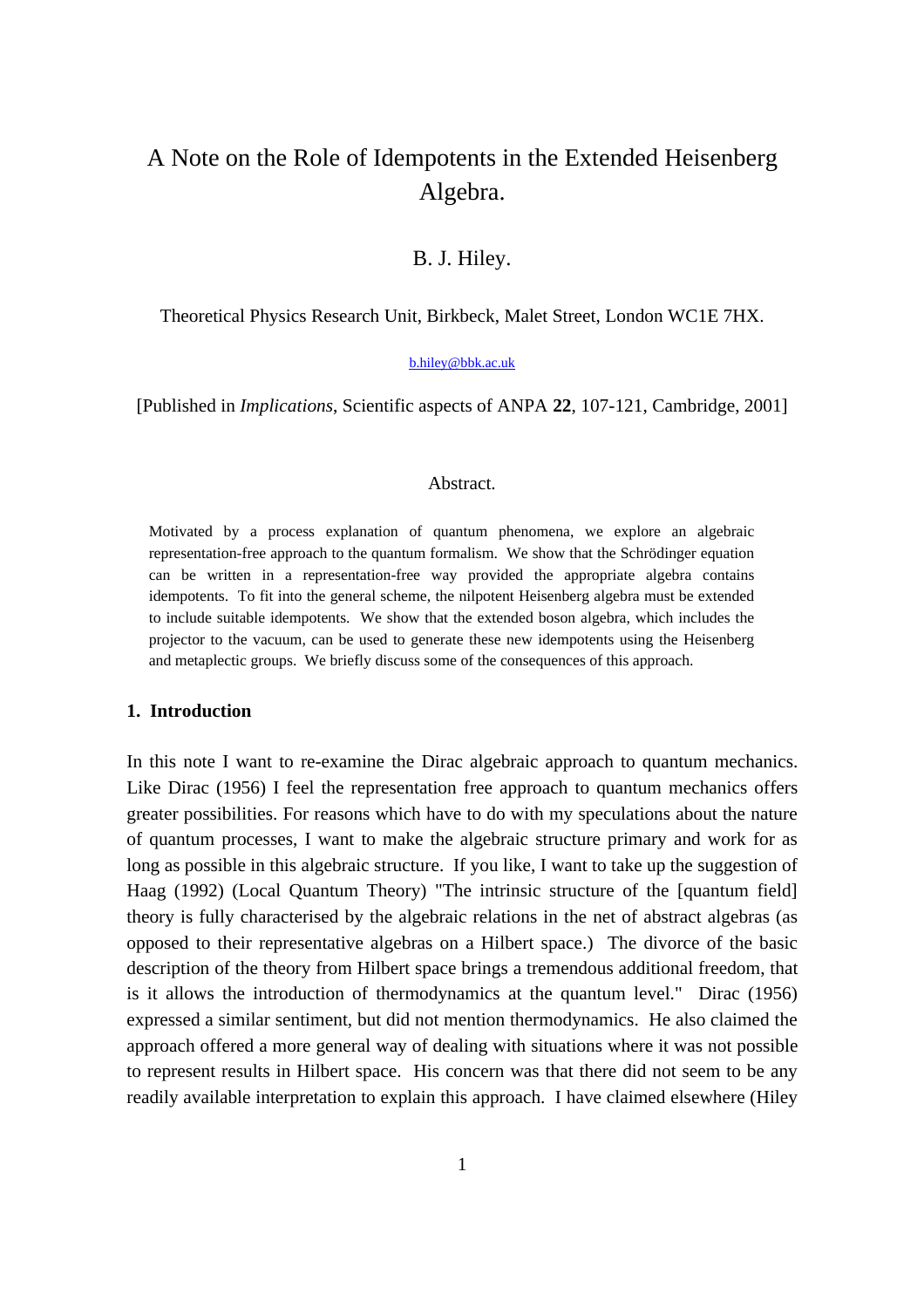2000) that a generalised notion of process which is basic to the implicate order begins to provide an explanation. I will not justify this proposal here.

Since the unfolding process described in Hiley (2000) takes the form of an inner automorphism, I start with the Heisenberg picture and consider the time development operator to be a one-parameter automorphism of a general element of the appropriate algebra in the usual way. Thus an  $M(t)$  such that

*M*(*t*): *A A A A* such that  $A(t) = M(t)^{-1}A(0)M(t)$  with  $M(t) = \exp[iHt]$ 

Here *H* of course is the Hamiltonian. The infinitesimal transformation gives the Heisenberg equation of motion

$$
i\frac{dA}{dt} = [A, H] \tag{1}
$$

We then compare this with the corresponding classical equation of motion with the Poisson brackets replacing the commutator. Thus

$$
\frac{dA}{dt} = \{A, H\} + \frac{A}{t} \tag{2}
$$

where we have included the explicit time dependence. if we also allow for the explicit time dependence in the Heisenberg equation of motion, then (1) becomes

$$
i\frac{dA}{dt} = [A, H] + i\frac{A}{t}
$$
 (3)

Physicists usually derive this equation by first starting from the Schrödinger picture. Because of my starting point, I want to reverse this procedure and arrive at the Schrödinger equation by starting from the algebra

We know that in the usual approach the Hamilton acts on a vector in Hilbert space. But we want to remain in the algebra without first going to an abstract Hilbert space. Therefore we need to look for a natural vector space in the algebra. In fact there is such a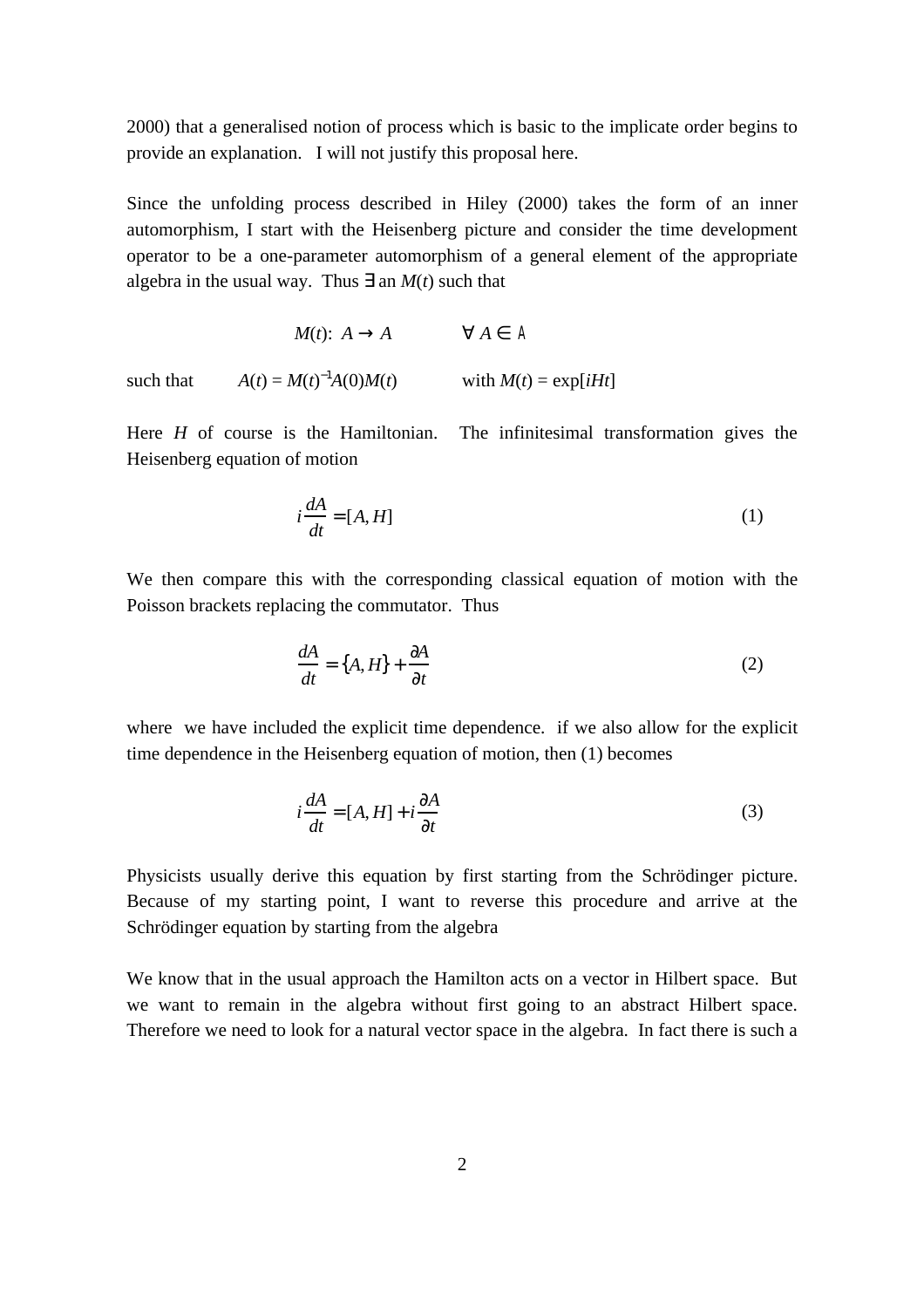natural vector space in the algebra, namely, a left ideal,  $\mathbf{I}_L^1$ . There is also exists a dual vector space, the right ideal,  $I_{R}$ . Unfortunately if we act from the right on an element of the left ideal we will in general leave the left ideal. Thus we cannot put an element from a left ideal into equation (3) and remain in that left ideal. However if we form a twosided ideal such that any element belonging to it can be written in the form  $A = BeC$ , with *B***i**. *I*<sub>L</sub>, and **iC**  $I_R$ . Here  $\epsilon = \epsilon^2$  is an appropriate idempotent. Such an element can be put into equation (3) and it will remain in the two-sided ideal.

We must restrict the choice of *A* further and assume  $dA/dt = 0$ . Our reason for introducing this restriction will become clear from equation (10). We these assumptions we write equation (3) in the form

$$
i\frac{A}{t} = [H, A] \tag{4}
$$

Since  $A = BeC$  equation (4) becomes

$$
i \frac{B}{t} \varepsilon C + iB\varepsilon \frac{C}{t} = HBeC - BeCH.
$$

Multiplying this equation from the left by  $B^{\dagger}$  and from the right by  $C^{\dagger}$ , and assuming  $B^{\dagger}B = CC^{\dagger} = 1$ , we find

$$
i B^{\dagger} \frac{B}{t} \varepsilon - B^{\dagger} H B \varepsilon = - \varepsilon i \frac{C}{t} C^{\dagger} - \varepsilon C H C^{\dagger}.
$$

Since  $B\epsilon$  is any element of the left ideal  $\epsilon C$  any element of a right ideal, we can write

$$
i \frac{B}{t} = HB \tag{5}
$$

$$
-i \frac{C}{t} = CH \tag{6}
$$

We shall see immediately that equation (5) and equation (6) have the same *form* as the Schrödinger equation and its conjugate counterpart. However it should be noted that here

and

 $\overline{a}$ 

<sup>&</sup>lt;sup>1</sup> Recall that a left ideal is defined by  $\mathbf{I}_{\text{L}}$  $K \sim A$ . While the right ideal is defined by  $J_R = \{A \quad \mathbf{A} \times \mathbf{A} \}$ .  $K \quad \mathbf{A}$ .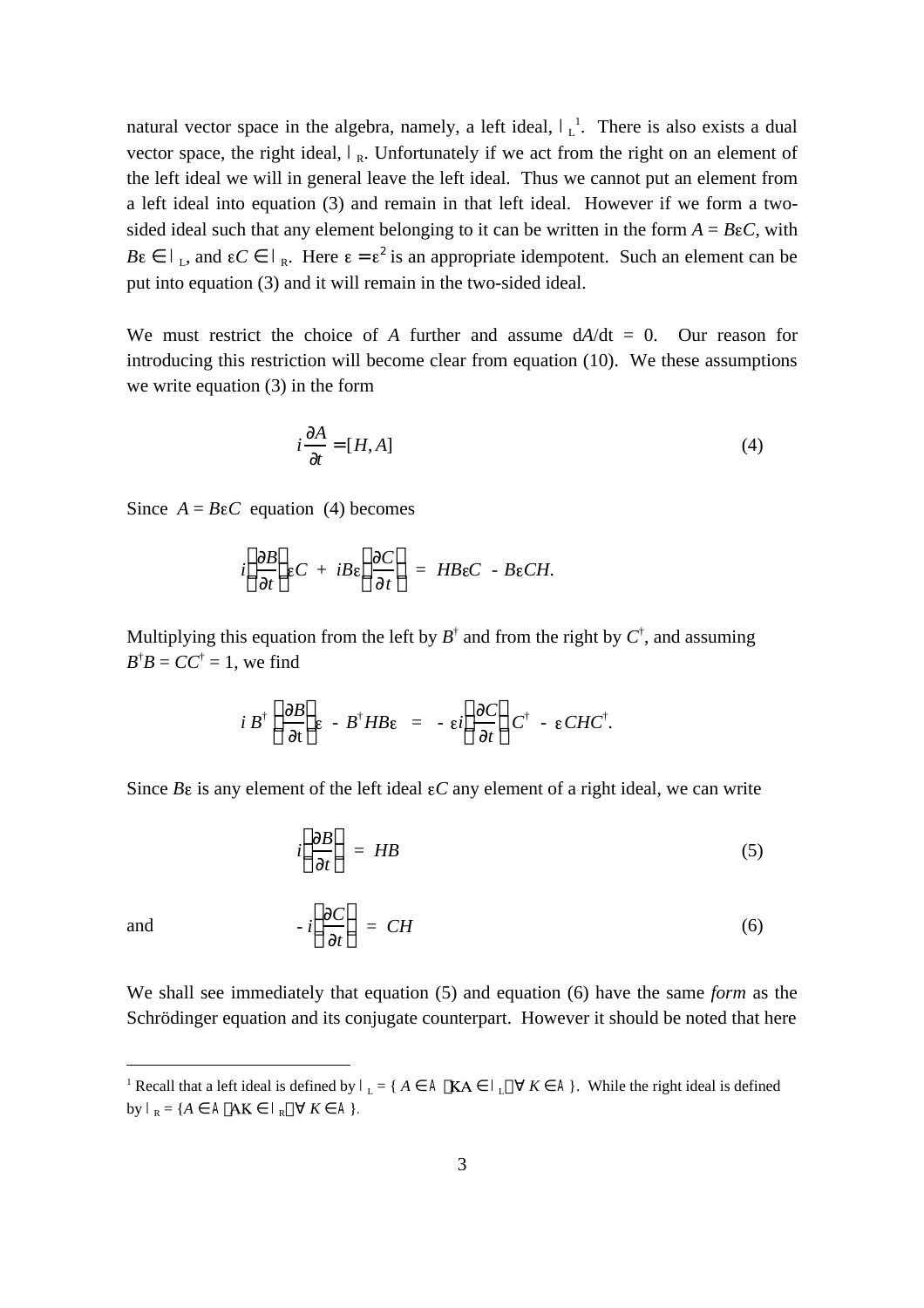*B* and *C* are elements of the algebra and not elements of a Hilbert space. Because of this we will call  $B\epsilon$  and  $\epsilon C$  'wave operators'.

Thus we see that the algebraic content of the Schrödinger equation is equivalent to the one-parameter transformation on ideals in the algebra

 $M(t)$ :  $B\epsilon$   $B\epsilon$   $B\epsilon$   $I$ such that  $B(t)\varepsilon = M(t)^{-1}B(0)\varepsilon$ .

While the conjugate equation is equivalent to

 $M(t)$ :  $\epsilon C$   $\epsilon C$   $\epsilon C$   $\ell$ such that  $\epsilon C(t) = \epsilon C(0)M(t)$ .

It should be noted in coming to this conclusion, we are using equation (3) and noting that, since  $dA/dt = 0$ , and *B* and *C* are independent,  $dB/dt = dC/dt = 0$ .

We now need to show that equations (5) and (6) become the standard Schrödinger equation and its conjugate. In order to do this we need to make a closer connection with the Dirac notation. For this reason we will write  $A = B \, C^2$  Further we will assume B =  $B(X, t)$  $3$ . Then in order to project this element onto a Hilbert space, we follow Dirac (1947) and define

$$
\langle x|B\rangle = B(x,t)
$$

which is now the usual wave function, conventionally written as  $\Psi(x, t)^4$ . It is easy to show that equation (4) becomes the Schrödinger equation

$$
i \frac{(x,t)}{t} = H(x,x') (x',t) dx'
$$
 (7)

When  $H(x^{\prime},x)$  is diagonal, we can write this in the more usual form

 $\overline{a}$ 

<sup>&</sup>lt;sup>2</sup> NB. The symbol (without the line) is NOT the ordinary ket,  $\therefore$  Dirac calls this the standard ket. For further details see Dirac (1947, p. 79-83.) We re-introduced this notation to emphasise that B in an element of the left ideal, which, we emphasise again, belongs to a vector sub-space of the algebra itself. The usual ket a is an element of an abstract vector space, which is labelled by an eigenvalue of some appropriate observable.

<sup>&</sup>lt;sup>3</sup> We use upper case letters for elements of the algebra and lower case for the eigenvalues of these elements. <sup>4</sup> Not all elements of a left ideal produce state functions that are physically meaningful. We will not discuss these restriction here (See Ballentine 1990).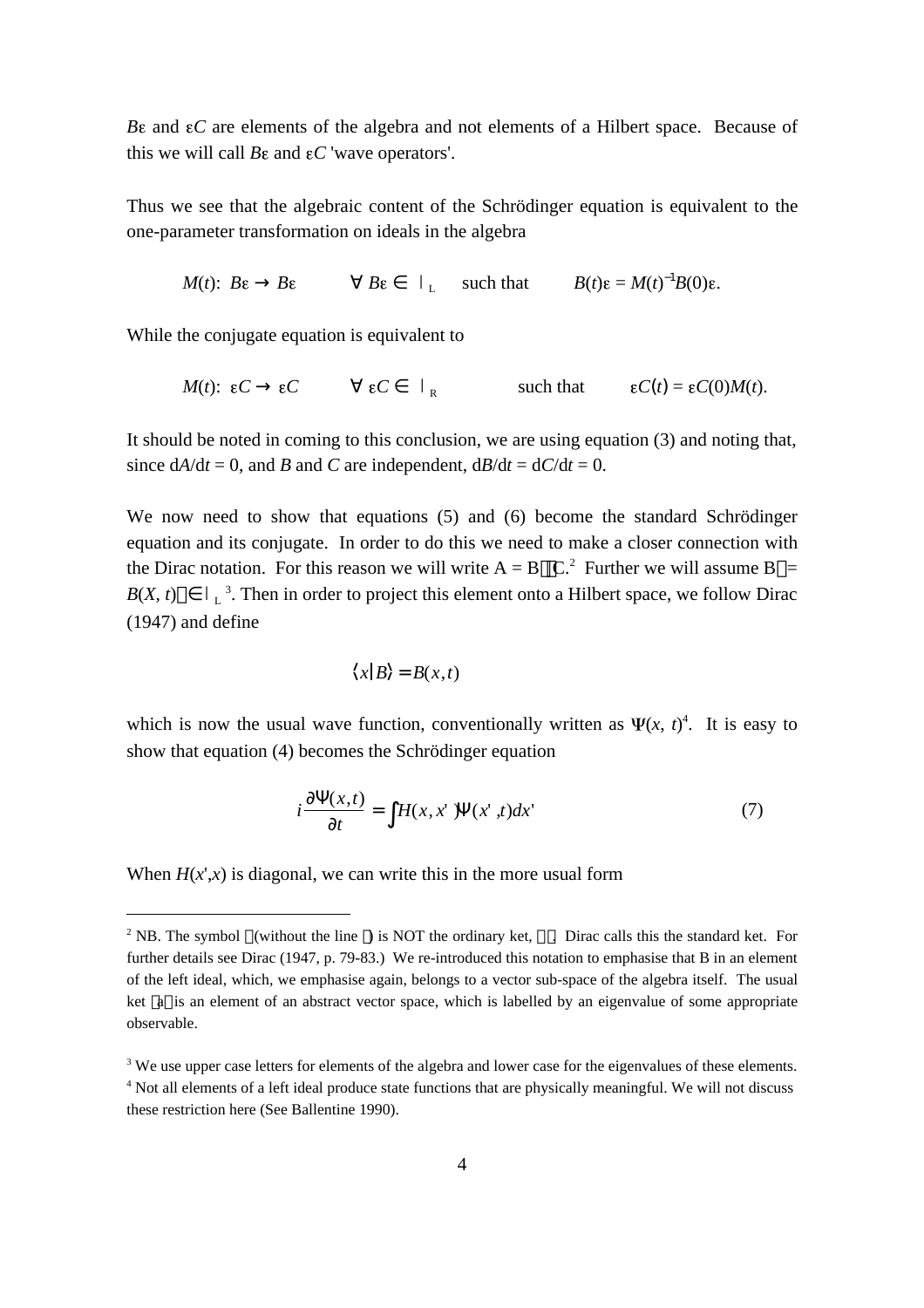$$
i \frac{(x,t)}{t} = H(x) \quad (x,t) \tag{8}
$$

The conjugate equation can be derived by assuming  $C = C(X, t)$  and now multiplying from the right by the usual position ket  $x$ , we find

$$
\langle C(X,t) | x \rangle = C^*(x,t) = * (x,t).
$$

So that equation (5) becomes

$$
-i \frac{\ast(x,t)}{t} = \ast(x',t)H(x',x)dx' = H(x) \ast(x,t) \tag{9}
$$

In this way we make contact with the usual approach.

There is one more relationship worth pointing out here to clarify the notation we are using. In the *x*-representation,  $A = B$  C becomes

$$
\langle x|A|x'\rangle = \langle x|C \quad B|x'\rangle = \quad * (x,t) \quad (x',t) = \rho(x,x',t). \tag{10}
$$

 $\rho(x,x',t)$  is immediately recognised as the density matrix in the *x*-representation. Thus a sub-class of these the two-sided ideals are playing the role of density operators. It is now clear why we imposed the assumption  $dA/dt = 0$ . It is introduced to ensure the density operator will satisfiy Liouville's theorem. Further equation (4) is immediately recognised as the Liouville equation.

By assumption that  $A = \Psi \Psi$  in the above, we have restricted ourselves to pure state density operators. It is straightforward to generalise this procedure to mixed states but we will not carry that out here.

From the mathematical point of view the status of the symbols  $\lambda$ , and  $\lambda$  can be considered as unsatisfactory. Dirac simply introduced them to distinguish between elements that could be operated on from the left, , and right, . He did not consider the role of . As we will show the symbol plays the role of an idempotent. An idempotent can be used to define left and right ideals. To see this, consider an algebra with a nontrivial idempotent,  $\epsilon = \epsilon^2$ . We can then construct a left ideal in the following manner,

$$
\mathbf{A}_{L} = \{ A \quad \mathbf{A} \cdot \mathbf{A} = B \varepsilon, \quad B \quad \mathbf{A} \}
$$
 (11)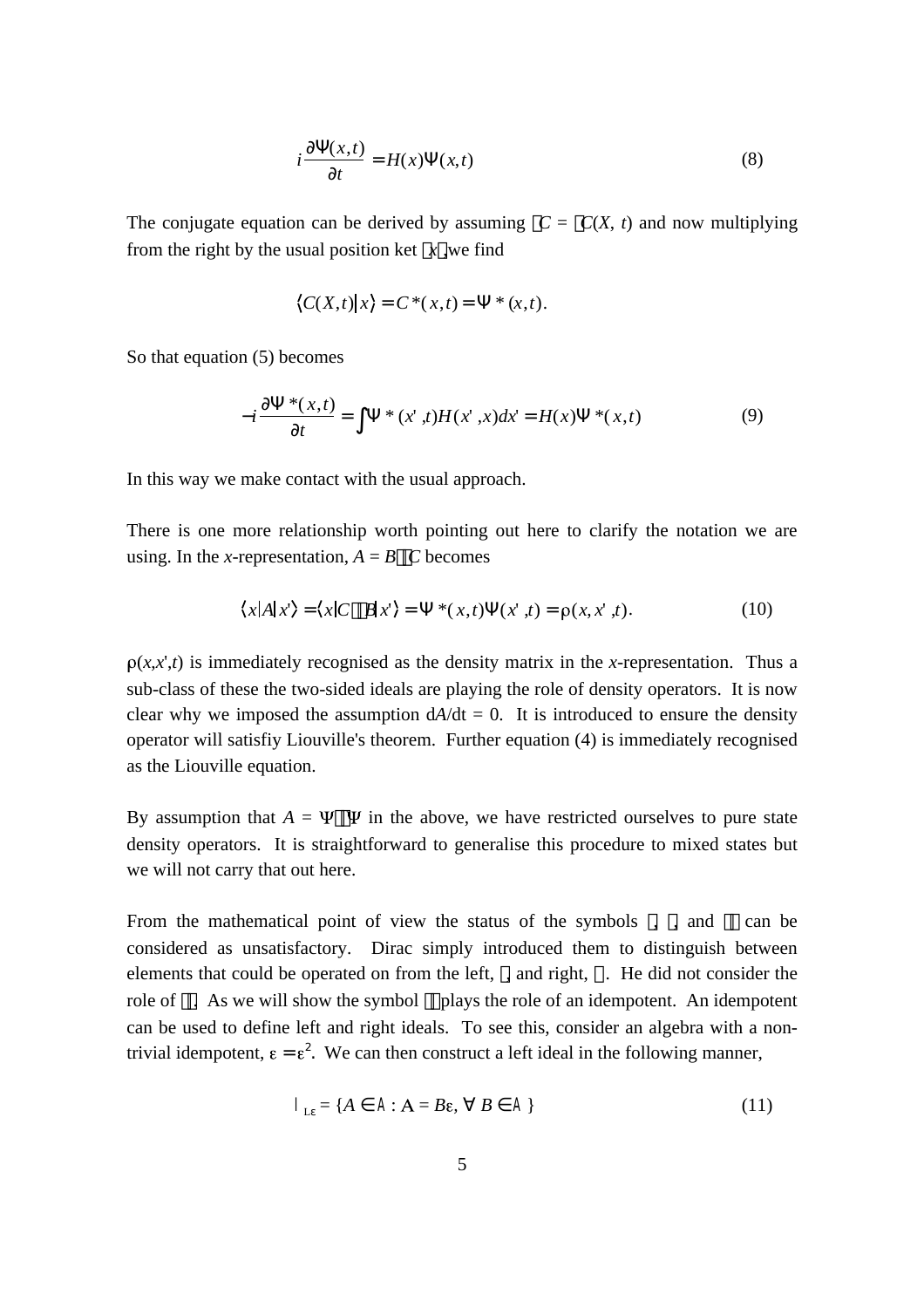Also the right ideal can be defined through

$$
\mathbf{A}_{R} = \{ A \quad \mathbf{A} \cdot A = \varepsilon B, \quad B \quad \mathbf{A} \}
$$
 (12)

Note that since  $I_R$  :  $I_L$  C,

 $\overline{a}$ 

$$
B(X,t) \cdot B(X,t) = \langle B(X,t) | x \cdot x | B(X,t) dx
$$

Thus in an algebra with an idempotent, the idempotent can be used to define a state. Furthermore if *A* contains a non-trivial idempotent  $\varepsilon$ , we can identify  $\varepsilon$  with so that *A*  $= B \quad C = B \epsilon C^5$ . Thus is part of the algebra. The reason why Dirac was forced to bring in this symbol was because the Heisenberg algebra, being nilpotent has no non-trivial idempotents. We will show how to remedy this in the next section.

Before doing this, however, I would like to summarize the position we have reached so far. From the point of view we are adopting in this note, writing the Schrödinger equation in the form (5) has the advantage that it is independent of the representation we ultimately choose. What we will also do is to assume that equations (5) and (6) are independent. This then allows us to form two new equations, the first by subtracting the two equations and the second by adding the two equations.

Subtracting the two equations gives us back the Liouville equation (4). As is well known this gives us an equation for the conservation of probability.

The second equation gives us a new equation. If we write  $B = Re^{iS}$  This is can be written in the form

$$
\rho_R \frac{S}{t} + \frac{1}{2} [\rho, H]_+ = 0 \tag{13}
$$

where  $\rho_R = R^2$ . This equation describes the time development of the phase operator and if the energy is well defined then the equation is an expression for the conservation of energy. It is in fact the quantum generalisation of the Hamiltonian-Jacobi equation. This

<sup>&</sup>lt;sup>5</sup> If there are more than one idempotent in the algebra, this identification is not unique. As we will show in the next two sections, we can generate many equivalent idempotents in the extended enveloping

Heisenberg algebra. In most cases in physics we do not need to identify these idempotents and this is why the Dirac notation is so useful to physicists.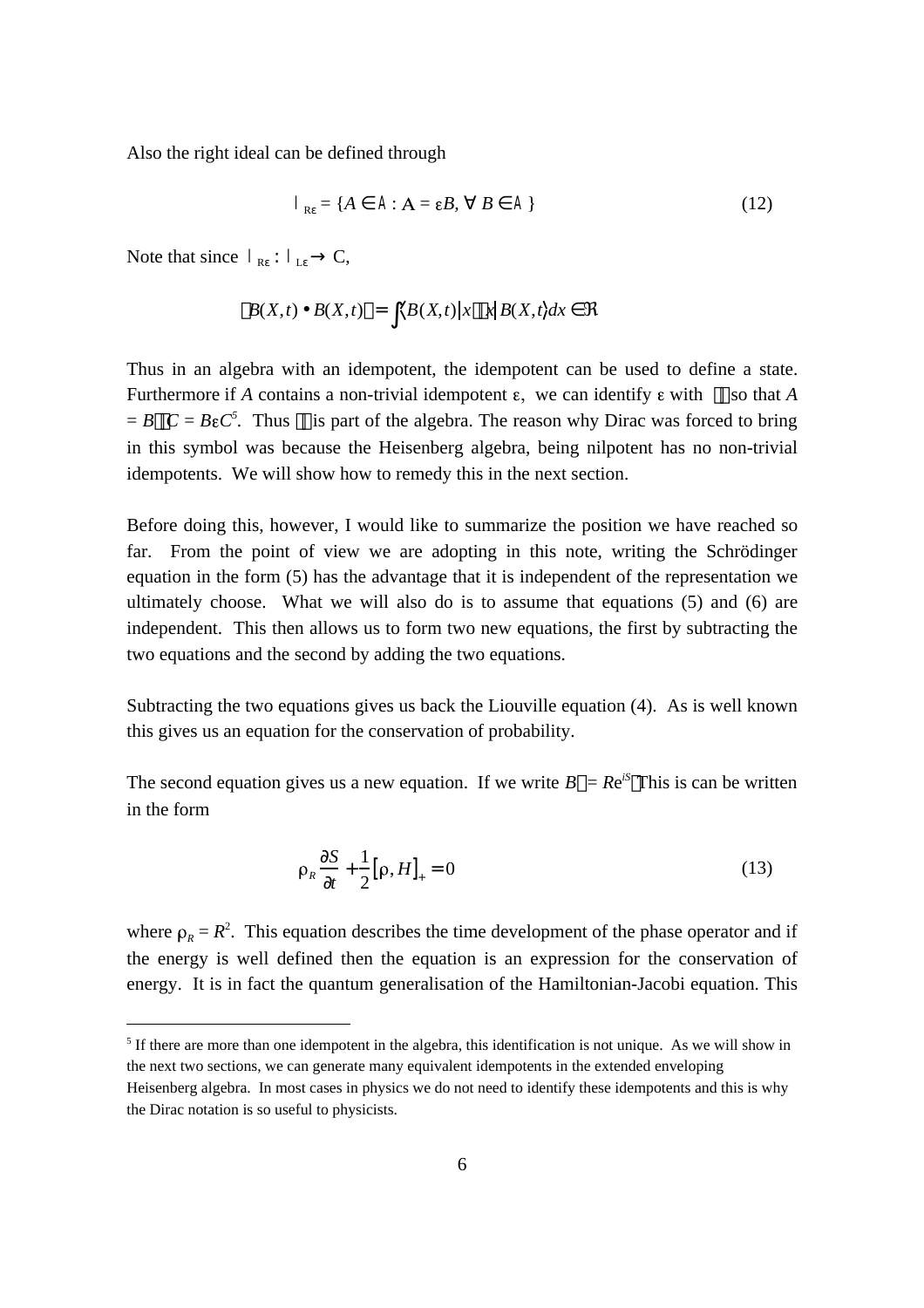can be seen by multiplying from the left by x and from the right by x which produces the equation

$$
\frac{S(x)}{t} + H(x) + Q(x) = 0
$$
 (14)

where  $Q(x) = -\frac{1}{2}$ 2*m*  $2R(x)$ 2 *x* 1 *R*(*x*) is the quantum potential. If we regard  $\hat{H} = H + Q$ as being the effective Hamiltonian, then the classical canonical formalism gives

$$
\dot{x} = \frac{\hat{H}}{p} \qquad \dot{p} = -\frac{\hat{H}}{x} \tag{15}
$$

The first equation in equation (14) is just the 'guidance condition' usually written in the form

$$
\dot{x} = \frac{1}{m} \operatorname{Im} \frac{\psi}{x} \frac{1}{\psi} \tag{16}
$$

Thus the representation-free formalism enables us to obtain a different insight into the Bohm interpretation. Some further implications of this equation are discussed in detail in Brown and Hiley (2000).

## **2. The Nilpotent Heisenberg Algebra.**

Clearly I would like to apply the above techniques to the Heisenberg algebra, but as we have already remarked the Heisenberg algebra is a nilpotent algebra of degree three under the product [*A*, *B*]. As a consequence of a well-known theorem, nilpotent algebras do not contain any non-trivial idempotents and if we have no non-trivial idempotents, we cannot construct non-trivial left ideals.

To remedy the absence of such an idempotent in the Heisenberg algebra, Frescura and Hiley (1984) followed a suggestion made by Schönberg (1958) who showed that it was possible to generalise the (enveloping) Heisenberg algebra by adding to it a new fundamental idempotent. Unfortunately his papers were long and the methods far from clear. In this paper we simplify his ideas and bring out the full implications of his method using techniques that will be recognised by physicists.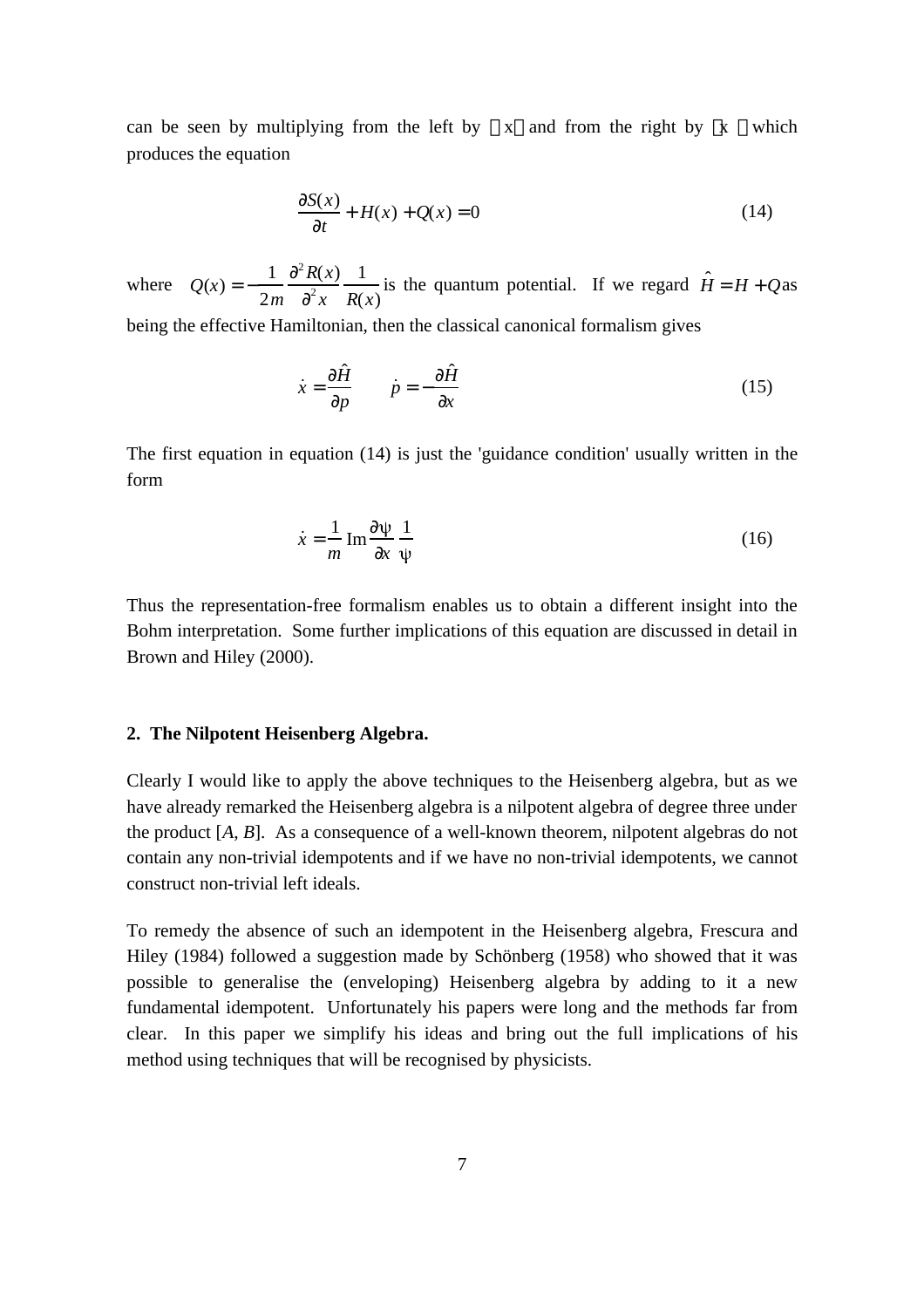We begin by noting that the Heisenberg algebra, HA, is isomorphic to the boson algebra, BA, defined through creation and annihilation operators satisfying the commutation relations  $[a, a^{\dagger}] = 1$ . (For simplicity we will consider one pair of operators only.) This isomorphism can be realised through the Bargmann transformation, which formally establishes the well-known relations

$$
a = Q + iP
$$
, and  $a^{\dagger} = Q - iP$ ,

What physicists actually work with in physics are the respective enveloping algebras, EHA and EBA. Clearly the EBA is also nilpotent. However this has not caused any problems for physicists because they have introduced the projector onto the vacuum state, *V*, which satisfies the conditions

$$
aV = 0, \qquad V a^{\dagger} = 0 \qquad \text{and} \qquad V^2 = V \tag{17}
$$

The algebra generated by  $\{I, a, a^{\dagger}, V\}$  is no longer nilpotent because  $[a, V] = Va$  and  $[a^{\dagger},$  $V = a^{\dagger}V$  so that higher order commutators do not vanish. We will call this algebra the extended enveloping boson algebra, EEBA. <sup>6</sup>

All of this is very straightforward once we realise that V in the algebra is playing the role that the vacuum projector,  $|0 \times 0|$ , in the Dirac notation. Here  $|0 \rangle$  is the vacuum state. We can write an element in the form

$$
c_{mn}V^{mn} = c_{mn}(a^{\dagger})^{m}|\,0\rangle\langle 0|a^{n} = c_{mn}|m\rangle\langle n|,
$$
  

$$
m,n
$$

which, once again, is easily recognised as the density operator,  $\rho(m,n)$ . This emphasises that it is the density operator that lies at the heart of the algebraic description. If we require a pure state then consider the special case with  $\rho^2 = \rho$ .

Notice, we could have written  $B(X,t) = B$  $f^{+}(t) = F(a^{\dagger}, t) \; 0 \; \text{in}$ which case we see the standard ket plays a role in the Heisenberg algebra that the vacuum state plays in the boson algebra. Furthermore, as we have already remarked,  $= \varepsilon$ , plays the role of an idempotent, the projector onto the standard ket, which again is analogous to

 $\overline{a}$ 

<sup>&</sup>lt;sup>6</sup> It is interesting to note that V is the limit point  $V = \lim_{h \to 0} \exp[-\beta a^{\dagger} a]$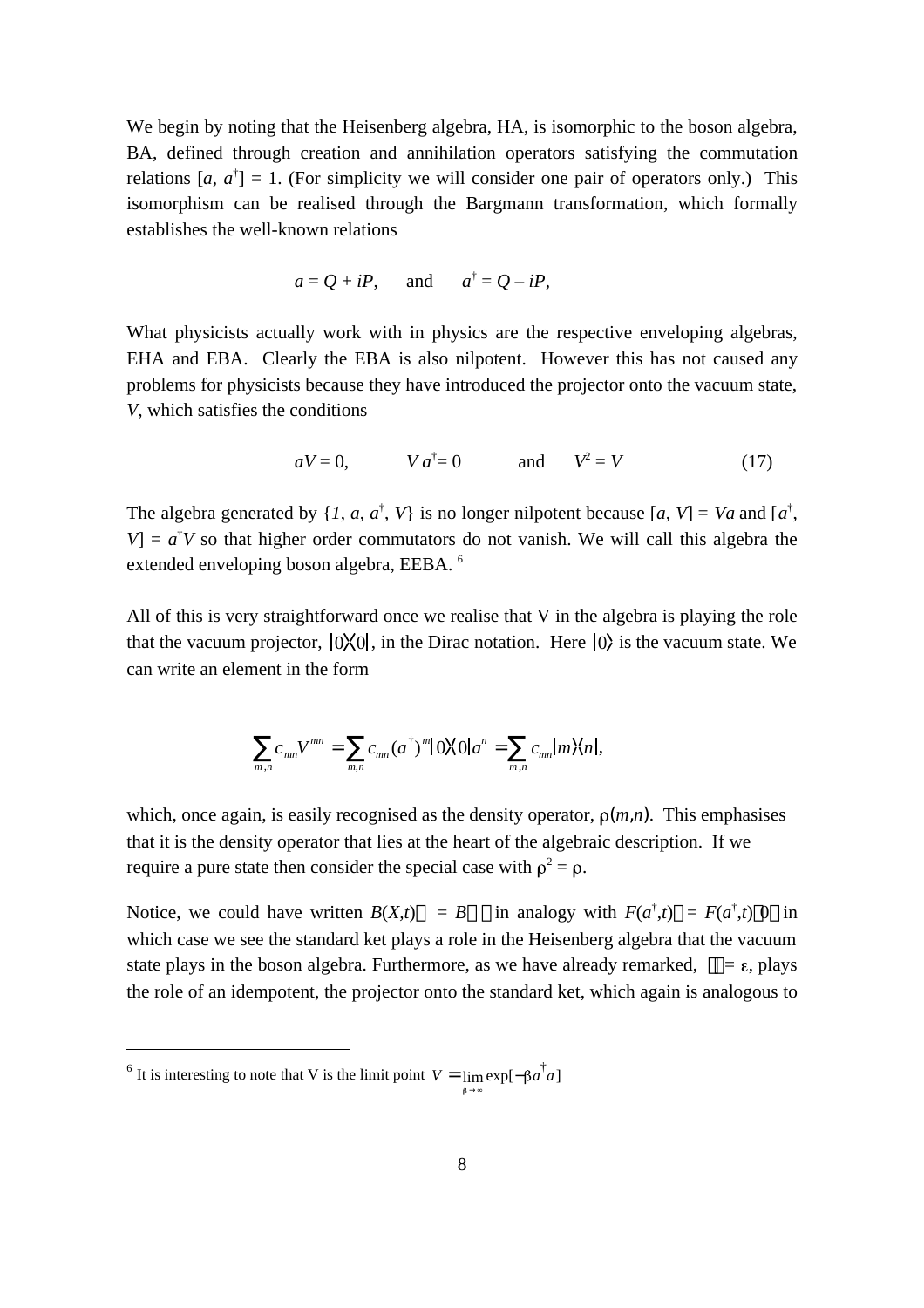*V*. (Frescura and Hiley (1984) have already obtained this result.) Since  $\varepsilon$  is an idempotent equation (11) tells us that  $B = A\varepsilon$ ,  $A \neq A$ , generates the left ideal.

In the structure we have outlined so far, the idempotent  $\varepsilon$  is not well defined since we not know the product rule for  $\varepsilon$  with *P*. We need an extra defining relation and the simplest rule would be  $P\epsilon = 0$ . If we assume  $\epsilon^{\dagger} = \epsilon$ , then  $\epsilon P = 0$  and  $\epsilon$  projects the EEHA onto the polynomial sub-algebra *F*(*X*).

By symmetry we could also extend the EHA by introducing a different idempotent such that,  $\Pi^2 = \Pi$  and  $X\Pi = 0$ . Again if  $\Pi^{\dagger} = \Pi$  then  $\Pi X = 0$ , thus  $\Pi$  projects the EEHA onto the polynomial sub-algebra  $\Phi(P)$ .

We could also extend the EHA by including both idempotents and make some assumption about their product, for example,  $\epsilon \Pi = \Pi \epsilon$ . Such an assumption is arbitrary and, as we will show shortly, is incorrect. What we now show is how these idempotents can be derived from the EEBA, which includes *V*. We will see that it is the presence of *V* that enables these new idempotents to be generated.

## **3. Relations between the idempotents.**

## **3.1 The Heisenberg Group.**

So far we have provided no way to systematically generate the idempotents that we require. To show we can do this we must consider the structure of EHA a little more carefully.

The EHA contains two groups of inner automorphisms in which we are interested. The first is the Heisenberg group generated by linear elements of the algebra. The general element of this group can be written as

$$
H(a,b,c) = \exp[\alpha X + \beta P + \varepsilon Z]
$$

where *Z* . Details of the structure of the Heisenberg group will be found in Guillemin and Sternberg, (1984).

To illustrate the method we choose a specific element of this group

$$
\exp[\beta P - \varepsilon X] = \exp[\alpha a^{\dagger} - \alpha a] = D(a)
$$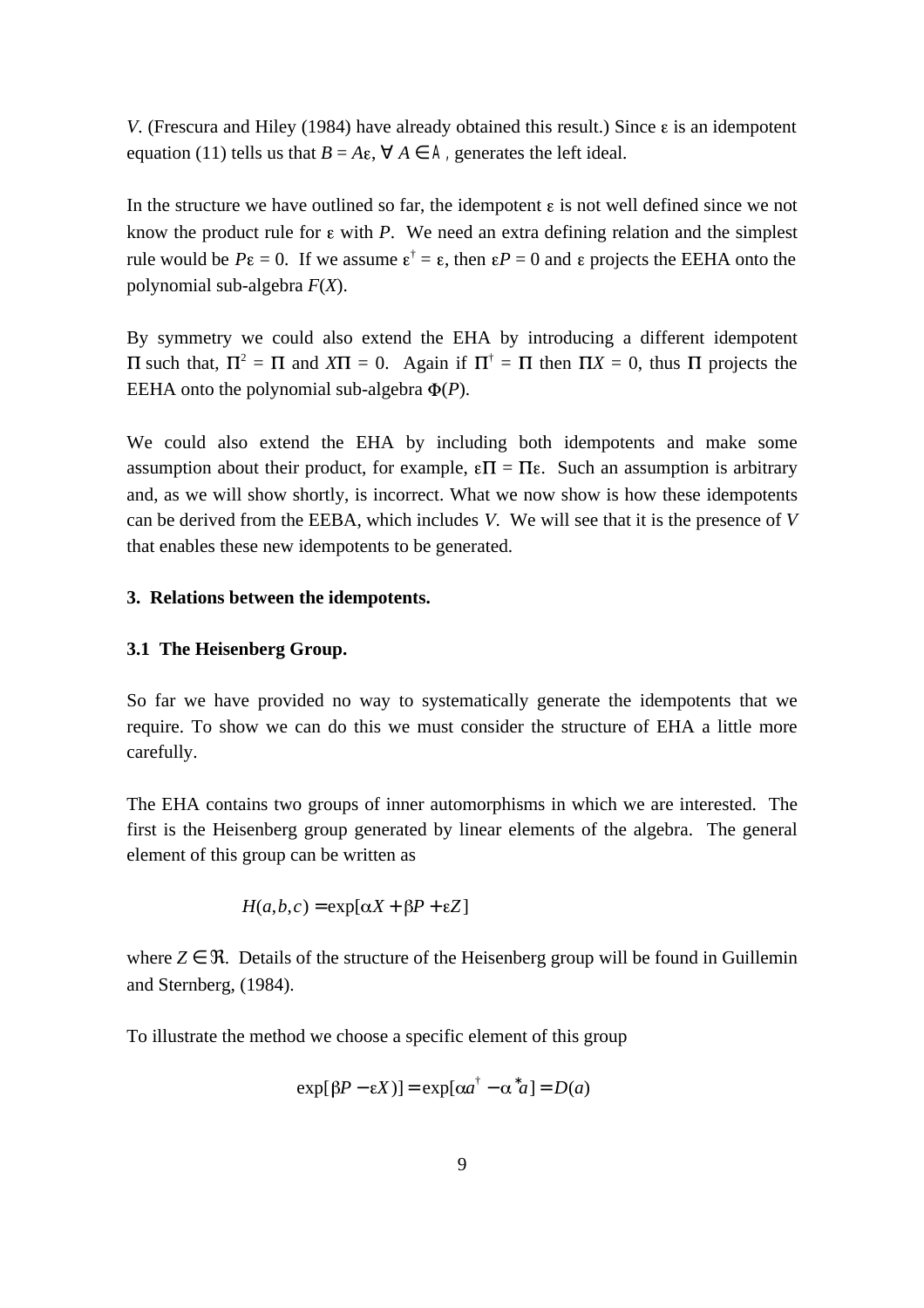where  $\mu$ , C. Some will immediately recognise that  $D(a)$  generates coherent states, states that are well known in quantum optics. We can also use this operator to generate a new idempotent, the projector onto the coherent states, in the following manner

$$
= |\alpha\rangle\langle\alpha| = D(a) V D^{-1}(a)
$$

Umezawa has an interesting way of looking at the coherent state . He regards it as the

-vacuum state, which is a superposition of states with many particles and can be thought of a condensation of many particles. This statement becomes more transparent by noting that

$$
|\alpha\rangle = \exp[-\frac{1}{2}|\alpha|^2]\exp[-\alpha a^\dagger]|0\rangle
$$

As the properties of the coherent states are well known and we will not discuss them further here, particularly as these are not the idempotents that we need.

## **3.2 The Metaplectic Group.**

The second group of inner automorphisms contained in the EHA that is of importance to our discussion can most easily be seen by first noting that the EHA is isomorphic to the symplectic Clifford algebra. (See Crumeyrolle 1990.) This algebra is analogous to the usual orthogonal Clifford algebra, which is known to contain the spin group formally known as the Clifford group. The Clifford group is generated by bilinear combinations of the generating elements of the algebra. The corresponding spin group generated by bilinear combinations of the symplectic Clifford algebra is known as the metaplectic group which double covers the symplectic group. We expect this metaplectic group to give rise to some symplectic spinor properties.

The generators of the metaplectic group can be written in the following form

$$
M = \exp[\alpha X^2 + \beta P^2 + \varepsilon (XP + PX)].
$$

Such elements are not unfamiliar in quantum optics and form the basis of the description of squeezed states. These states are generated by operators of the form

$$
M_s = \exp[\frac{i}{2}(a^2 - a^{\dagger 2})]
$$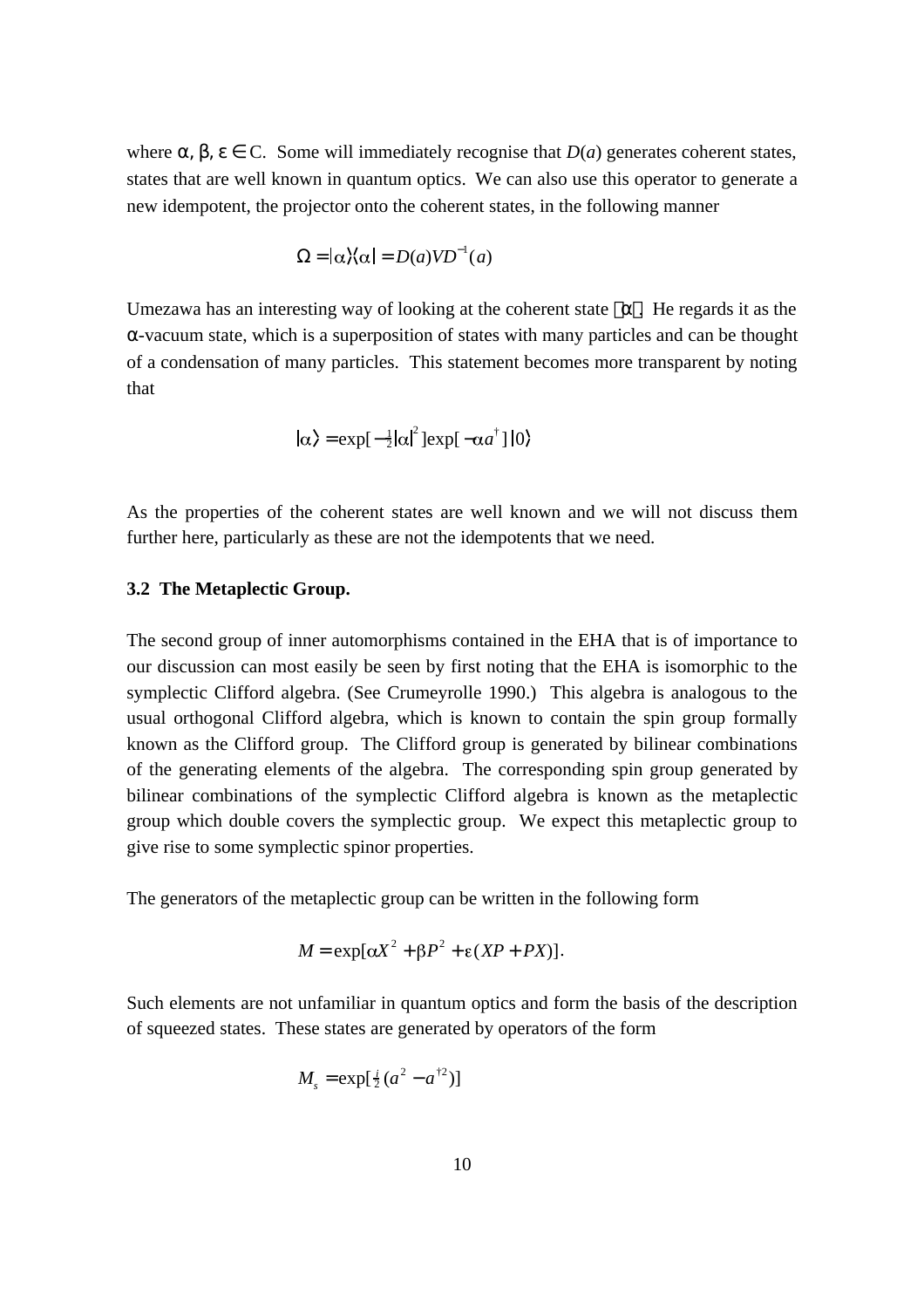I will not discuss the properties of squeezed states here. I merely introduce them to show that elements of the metaplectic group have physical significance. What I now want to do is to show how elements of the metaplectic group enable us to generate the idempotents we need from the algebraic equivalent of the vacuum projector, *V*.

We find

$$
\varepsilon = \text{Nexp}[X^2/2] \text{Vexp}[X^2/2] \qquad \text{and} \qquad \Pi = \text{N'exp}[P^2/2] \text{Vexp}[P^2/2]
$$

where N and N' are suitable constants to ensure  $\varepsilon^2 = \varepsilon$  and  $\Pi^2 = \Pi$ . It is a straightforward but tedious task to show that  $P\epsilon = \epsilon P = 0$  and  $X\Pi = \Pi X = 0$ . Furthermore we can show that

and

$$
f_{\rm{max}}
$$

 $= N_1 \exp[X^2/2] V \exp[P^2/2]$ 

$$
\Pi \varepsilon = N_2 \exp[P^2/2] \text{V} \exp[X^2/2].
$$

We will show below that the expressions on the right hand side of these last two equations are essentially the idempotent *E* that we have used elsewhere in Frescura and Hiley (1984) and in Hiley and Monk (1993). We now call the conjugate  $E^{\dagger} = \Delta$  and will show that  $\Delta$  is the algebraic equivalent of the Dirac delta function  $\delta(x)$ .

### **4. More Idempotents.**

Consider the two idempotents defined by

$$
E = \text{Nexp}[X^2/2] \text{Vexp}[P^2/2] \text{ and } \Delta = \text{N'exp}[P^2/2] \text{Vexp}[X^2/2].
$$

Where N and N' are again some numbers introduced to ensure that  $E$  and  $\Delta$  are idempotent. For convenience we will omit writing these numbers from the discussions below since they do not alter the results.

 We first start by recalling an old suggestion made by Weyl (1930). He noticed that in quantum mechanics we are interested in ray representations so that we can consider *iQ* and *iP* as infinitesimal unitary rotations of the ray field. The Heisenberg commutation rules show that these ray rotations are commutative. Weyl then suggested that we should explore the properties of Abelian groups of unitary rotations in the ray field of an ndimensional space. This suggestion has been taken up by Schwinger (1960). Davies et al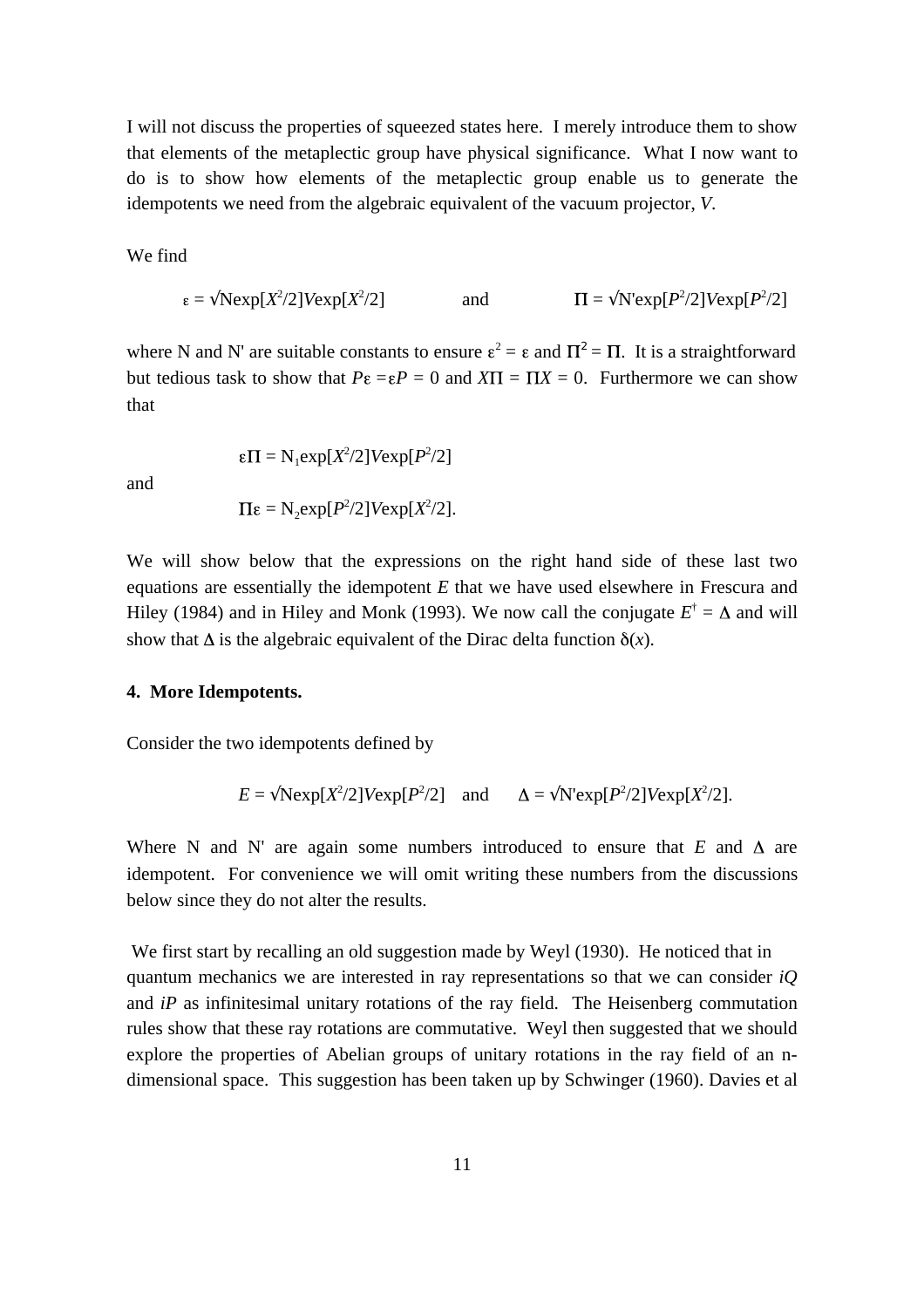(1982), and Monk and Hiley (1993) explored this structure, which was called the discrete Weyl algebra, and showed how to construct a discrete space with interesting properties.

This algebra is generated by {1, *A*, *B*} subject to

 $AB = \omega BA$   $A^n = 1$ ,  $B^n = 1$ , with  $\omega = \exp[2 \frac{1}{n}]$ and where *n* is an integer.

Weyl shows that we can write  $A = \exp[i\mathcal{E}P]$ , and  $B = \exp[i\eta X]$ . In the limit as *n* this algebra approaches the Heisenberg algebra. However the discrete Weyl algebra is not nilpotent and therefore has idempotents that are not difficult to construct from elements of the algebra.

In Hiley and Monk (1993) we show how these idempotents can be constructed. One such idempotent can be written in the form

$$
\varepsilon_{00} = \frac{1}{n} \exp[i\beta X] \qquad \frac{1}{2\pi} d\beta \exp[i\beta X] \qquad \delta(x) \tag{18}
$$

We have followed the limiting process described by Weyl. Thus our idempotent  $_{00}$  is playing the role of a point at the origin of the co-ordinates. The limiting process suggests that we need to extend the Heisenberg algebra by adding the idempotent,  $\Delta$ , which is to play the role of the algebraic equivalent of the Dirac delta function at the origin. Thus our EEHA is generated by  $\{1, X, P, \Delta\}$ . We will show that  $\Delta$  is exactly the idempotent defined above and we will evaluate the multiplication rules with other elements of the algebra.

Before doing this, we will recall in more detail how the ideas discussed in Hiley and Monk (1993) are related to Weyl's discussions. With the idempotent defined in equation (10), we can translate to a new point through the relation  $\varepsilon = A^T \varepsilon_{00} A$ . If we act only on one side with  $A^-$ , this will corresponds to the first expression in the Weyl equation (15.2),  $A^s$ :  $x'_k = x_{k+s}$ , which in the limit gives  $\psi(x)$   $\psi(x - \alpha)$ . Thus  $A^-$  produces a translation through . Our equation (3.6), namely,  $B \varepsilon_0 = \omega^- \varepsilon_0$  corresponds to the second part of the Weyl equation (15.2), viz:  $B^t$ :  $x'_{k} = \varepsilon^{kt}x_{k}$ , which in the limit corresponds to  $\psi(x)$  exp[i $\beta x$ ].  $\psi(x)$ . Thus we see how the Schrödinger representation actually emerges from our algebraic structure as a limiting feature.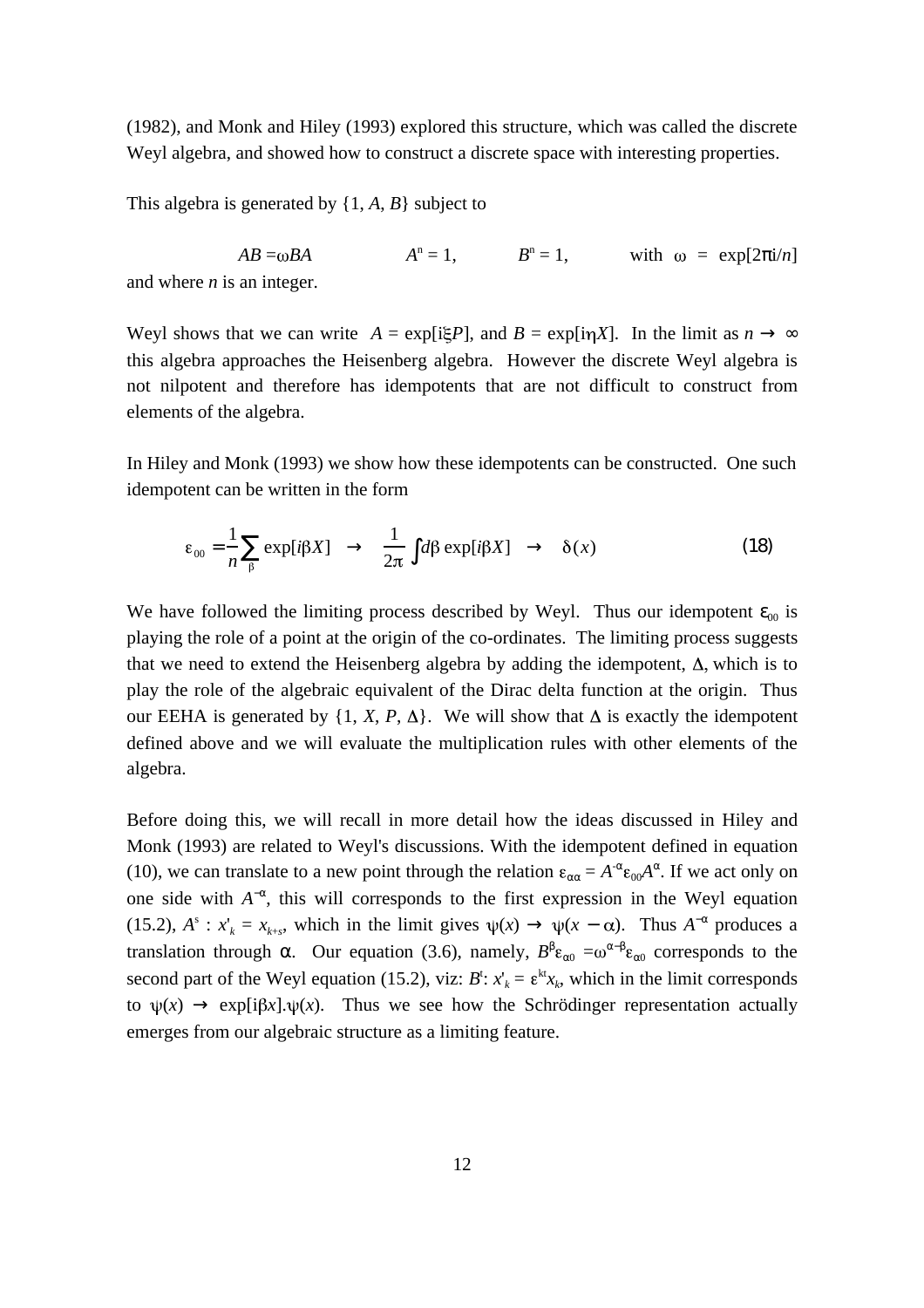In order to identify the algebraic structure of  $\Delta$  we have to show that  $A = \exp[i\beta P]$ translates  $\Delta$  to  $\Delta$  such that

$$
\Delta = A^{\dagger} \Delta A = \exp[-i\beta P] \Delta \exp[i\beta P]
$$

and if we let  $X\Lambda = 0$  then

$$
X\Delta_{\beta} = X \exp[-i\beta P] \Delta \exp[i\beta P] = \exp[-i\beta P](X + \beta) \Delta \exp[i\beta P] = \Delta_{\beta}
$$

If we write  $\Delta = \exp[P^2/2] \text{V} \exp[X^2/2]$  then  $X\Delta = 0$  so we can label  $\Delta = \Delta_0$ . Then

$$
\Delta_{\mathbf{x}} = \exp[-\mathbf{i}xP]\Delta_0 \exp[\mathbf{i}xP]
$$

Thus we have generated a continuum of delta functions producing a straight line. Thus our conditions for  $\Delta$  are

$$
X\Delta = 0, \qquad \Delta P = 0, \qquad \text{and} \qquad \Delta^2 = \Delta.
$$

Then the  $E = \Delta^{\dagger}$  introduced by Frescura and Hiley (1984) satisfies

$$
EX = 0, \qquad PE = 0, \qquad \text{and} \qquad E^2 = E.
$$

This completes our identification of the idempotents that we have used in our previous work.

#### **5. Conclusions.**

We have shown that if we extend the boson algebra by incorporating the limit point *V*, which physicists identify with the projection onto the vacuum, we use *V* to generate idempotents to extend the Heisenberg algebra to EEHA. We have shown these idempotents are generated by using elements of the Heisenberg and the metaplectic groups. The consequence of this is that EEHA with its new set of idempotents is isomorphic to EEHA just as EBA is isomorphic to EHA.

Within the EEHA we can now discuss the Heisenberg equation and Schrödinger equation in a representation-free manner. We then have the possibility of approaching quantum mechanics in a more general way. As we show in Brown and Hiley (2000) this leads us to see the Schrödinger equation as describing simultaneously both the conservation of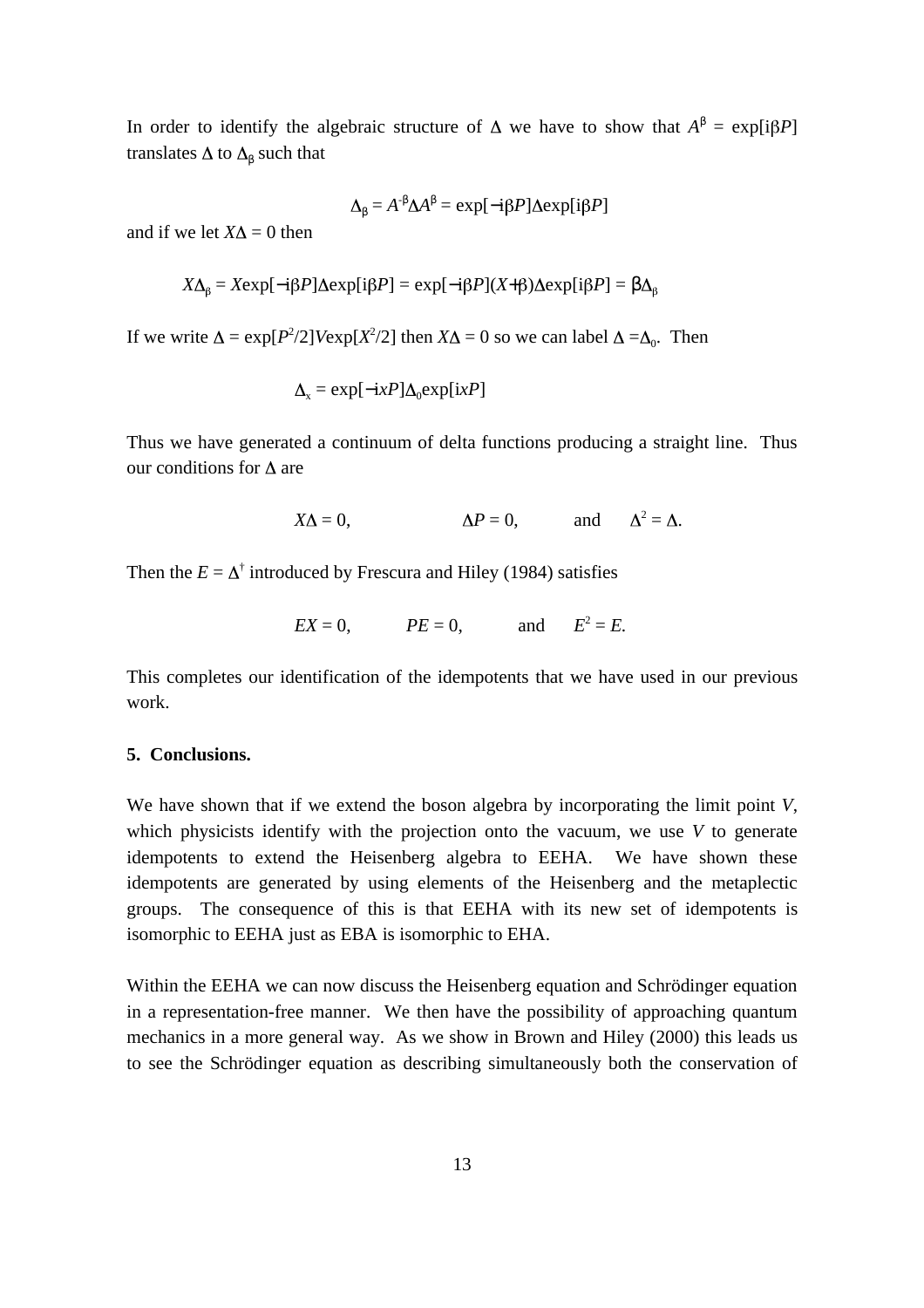energy and the conservation of probability. These equations can also be extended to the relativistic Dirac equation.

The conservation of energy equation can also be interpreted as giving phase information which leads to a very simple account of gauge effects. This approach also enables us to see the Bohm interpretation in a new light. It shows that the non-commutative structure enables us to construct "shadow phase spaces". The recent work of de Gosson (2001) has shown how these ideas are related to the work on Lagrangian quantisation. This shows the key role the metaplectic group is playing in quantum mechanics.

As a further example of the role of the metaplectic group, Fernandes and Hiley (2000) have shown how the symplectic spinor, which is central to the symplectic Clifford algebra can account for the Guoy phase in optics and the discontinuous change of phase when light passes through a focal point.

In this paper we have also re-examined how the discrete Weyl algebra can be extended to the continuum limit. The novelty of our approach is that the points of the continuum are carried in the algebra itself. This is done by constructing the special idempotent, , which in the algebra plays the role of the Dirac delta function. This additional element has enabled us to complete the discussion of how the discrete Weyl algebra approaches the continuum limit.

# **References.**

Ballentine, L. E., 1990, *Quantum Mechanics*, pp. Prentice Hall, New Jersey.

Bohm, D. J., Davies, P. G., and Hiley, B. J*.,*1982, *Algebraic Quantum Mechanics and Pre-geometry*, unpublished.

Brown, M. R. and Hiley, B. J., 2000 *Schrödinger revisited: the role of Dirac's 'standard' ket in the algebraic approach.* quant-ph/0005026.

Crumeyrolle, A. 1990 *Orthogonal and Symplectic Clifford Algebras: Spinor Structures*, p. 233 Kluwer, Dordrecht.

De Gosson, M 2001, *The Mathematical Principles of Newtonian and Quantum Mechanics,* World Scientific, to be published.